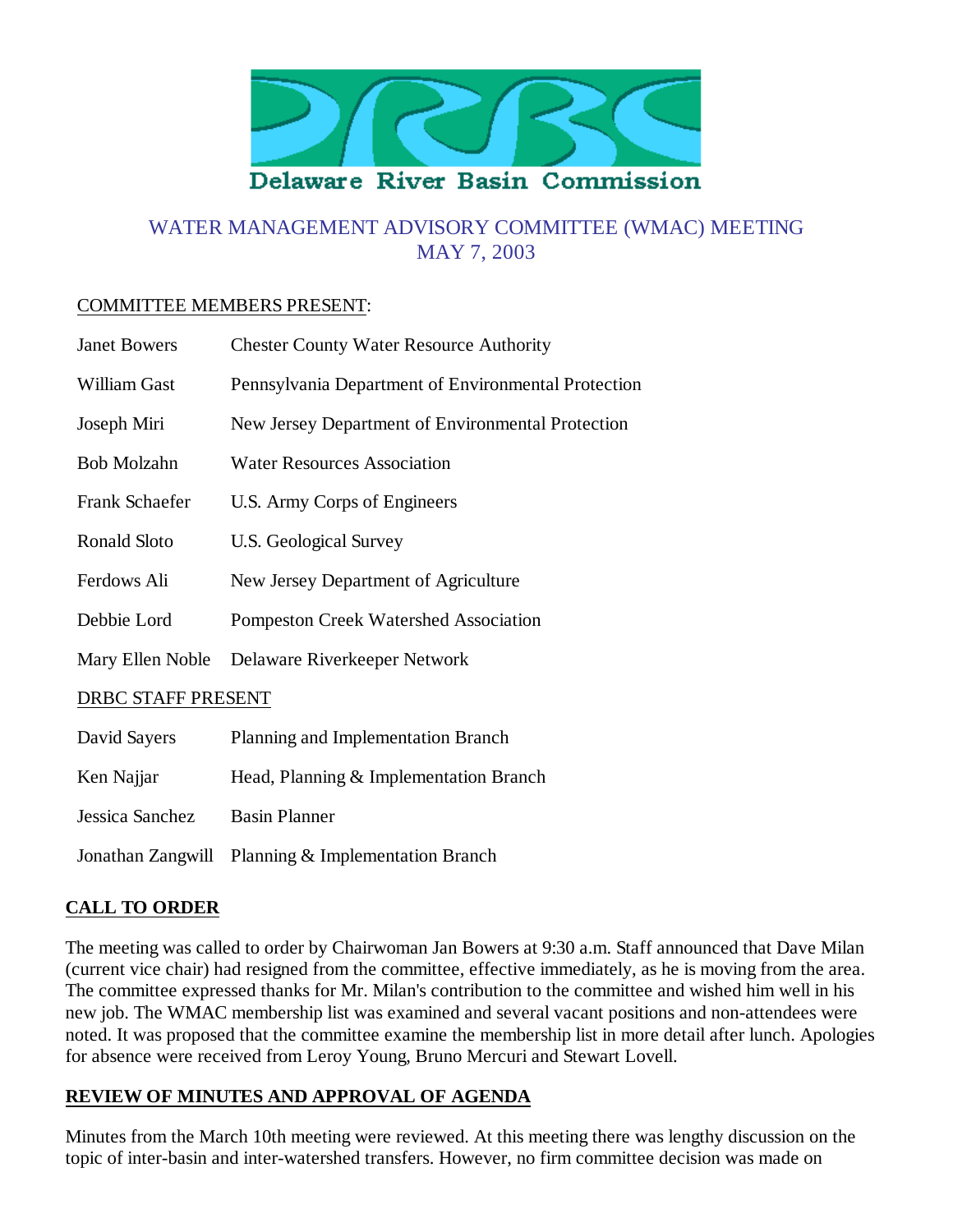appropriate objective language, although some suggested language was noted in the minutes. To make it clear that this language did not necessarily reflect committee opinion, Jan Bowers suggested that this section of the minutes from March 10th be amended to include the following sentence: *The following possible objectives were proposed and will continue to be discussed at the next WMAC meeting.* Bill Gast moved to approve the minutes which were approved on the basis of the above amendment.

Mary Ellen Noble suggested continuing the discussion of inter-basin transfers during the meeting. The committee agreed to put inter-basin transfers under item two on the agenda. The committee also added a discussion about KRA 3 under number three of the agenda before discussion of management strategies. With these amendments, the agenda for the meeting met with approval from the committee.

#### **UPDATE ON INTEGRATED RESOURCE PLAN (IRP) -- MONTGOMERY COUNTY PROTOTYPE**

Jonathan Zangwill of DRBC staff gave a presentation regarding the development of the Montgomery County Prototype IRP. Montgomery County representatives and consultants met with the DRBC in March 2003 to update us on the progress. Phase 1 of the project is a data collecting process which has been in progress for about a year and a half. The Swamp-Scioto Subbasin is in northwestern Montgomery County and it covers 17.7 square miles. This subbasin is comprised of 7 different municipalities, one of them being the Borough of Schwenksville. There are varying portions of the subbasin in different municipalities. Most of it is in Upper and Lower Frederick Townships and New Hanover Township with a smaller amount in the rest of the townships.

This subbasin is located within the Perkiomen Creek Wwatershed and is one of the subbasins within DRBC's Southeastern PA Ground Water Protected Area. Since 1990, PA DCNR has had a tracking system in place for new wells. Currently there are 398 wells, most of them being shallow and less than 50 ft.

Population totals for the subbasin were estimated and per capita use assumptions were applied to generate current estimates of water demands at 211.4 MGY. Net withdrawals (total withdrawals minus septic recharge) equals 70.1 MGY. Water needs other than for domestic use have not been calculated at this stage; information on agricultural withdrawals may prove particularly problematic. Population projections were made through to the year 2025 to determine future needs. Net withdrawals for the end of this period are forecast to be 119 MGY.

DRBC Ground Water Protected Area withdrawal limits for the subbasin have been set at 994 MGY (net withdrawals). This uses (or is equivalent to) the 1-in-25 year average annual baseflow rate. The subbasin is deemed stressed at 75% of this limit (746 MGY).

There was a sub-presentation by Normandeau Associates (subcontractor) on the topic of instream flow needs. They looked at a number of different habitat flow models and are trying to model the relationship between the instream flows and the system health. They looked at a number of indicators, the index of hydrologic alteration, and different uses -- navigation, aquatic habitat, recreation, fisheries, commercial/recreational, etc.

Phase 1 work is expected to end in June and Phase 2 is still being developed. There are a number of different potential conflicts in terms of multiple planning initiatives that are going on in the area. The county is working on an ACT 157 plan, and source water assessment and protection plans are going on right now. These different initiatives may be looking at the water resources from different standpoints, or meeting certain needs, but not all, relative to water resources. One of the challenges is trying to find the overlap in these different initiatives and working out how to coordinate them and avoid duplication.

The next steps for finishing up this phase are to analyze user needs, compile a list of the known alternatives, determine how stormwater management relates to this process, and hold more public meetings. Montgomery County would also like to produce a "municipal user document" to help identify where the information is and how to use it. This should build upon and compliment DRBC's existing IRP guidelines.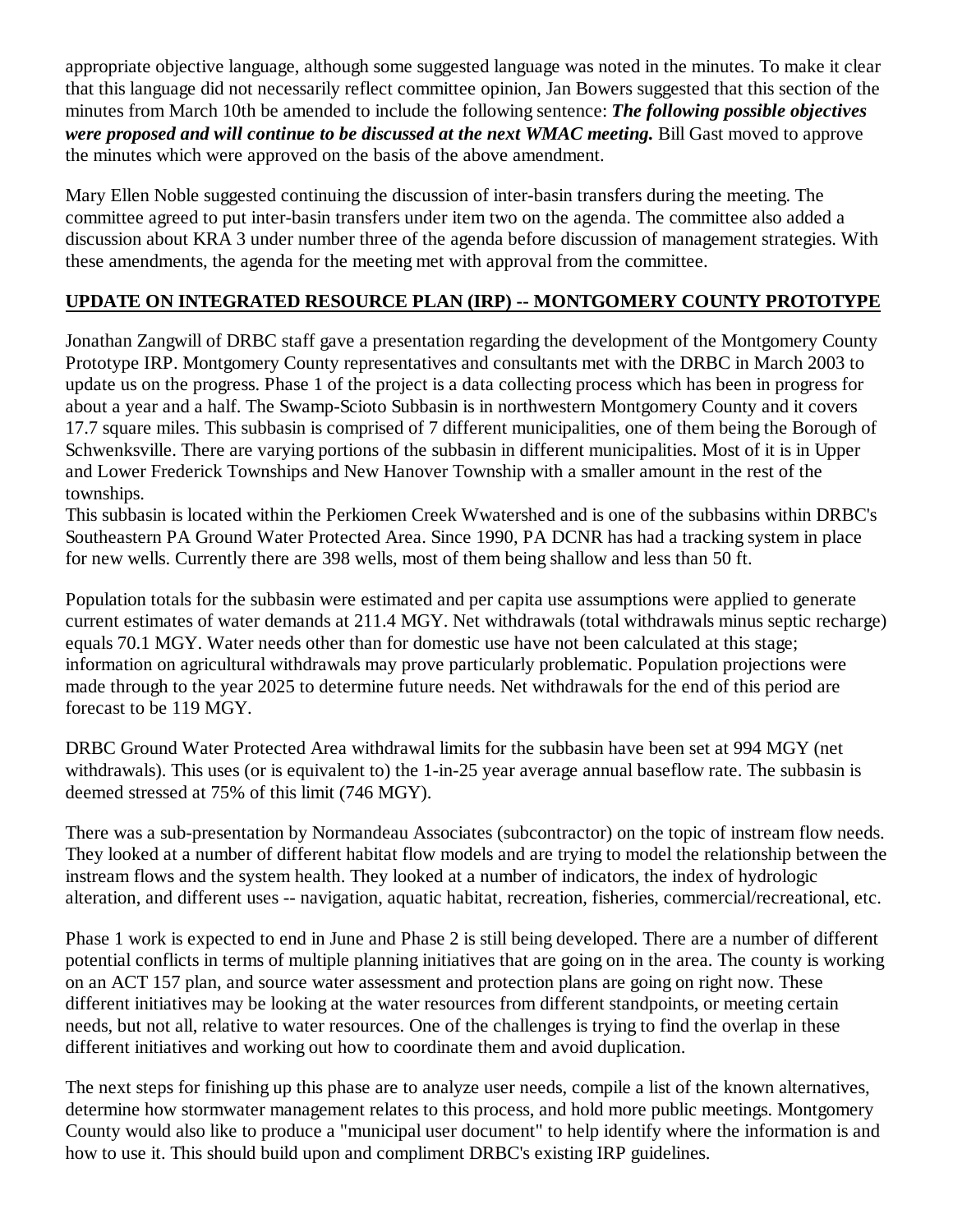# **UPDATE ON INSTREAM FLOW STUDY COST ESTIMATES**

For the last two meetings, the WMAC has had substantial discussions with Leroy Young who has put together a team and a scope of work that would be necessary to address instream flow needs in the basin. From that scope of work came a suggestion to pursue a pilot study on Piedmont physiographic province where the best data is available for undertaking the RVA (Range of Variability Analysis) approach which looks at not just setting a minimum flow requirement, but tries to mimic a natural flow regime. Since the last WMAC meeting in March, the DRBC has received cost estimates from Cornell University which is represented on the handout.

For Cornell University to take the lead with this study, they have provided us with scenarios 1 through 4, listed below:

- 1. Statistical analysis for the pilot study area only \$69,085
- 2. Statistical analysis for pilot study area and expansion of statistical analysis to basin \$138,170
- 3. Statistical analysis and data acquisition for pilot study area only \$132,422
- 4. Statistical analysis and data acquisition for pilot study area and expansion to the basin \$266,424

There was some confusion over why the costs for the pilot study and subsequently expansion of the methodology to the entire Basin would be of equal costs. This had also puzzled staff and David Sayers has sought clarification from Cornell University. David Sayers read from an email received from Leroy Young explaining the cost allocations. The letter stated that Cornell University expected the bulk of the time for the pilot study to be spent setting up the statistical analysis; data acquisition is not expected to be particularly onerous for the pilot study area (Piedmont). For the expansion to the rest of the Basin, data acquisition will be more onerous, but analysis will be easier as the necessary models and statistical tools will have been developed. The bulk of the costs are staff time and overall the two pieces are expected to take similar amounts of time, hence similar costs.

The WMAC commented that this chart, in essence, shows that the rest of the Basin could be done for as much as it costs to do the pilot.

# **WATER BUDGETS / GROUND WATER AVAILABILITY**

This project is underway with USGS. The contract was signed in mid-February 2003 with preliminary results expected early- 2004. DRBC will endeavor to provide USGS with water use and discharger data by the end of June. The better the data, the more reliable the results. The DRBC's ability to provide USGS with this data is contingent upon the states providing current water use data. So far we have received data from NJ, PA, and some from NY. More recent data have not yet been received from Delaware. The DRBC staff will also gather discharger information from the national PCS database.

We are looking at five prototype water budgets under the two-year contract. One of them being the Wissahickon Creek in Pennsylvania as a complex urban water budget. We met with the Philadelphia Water Department and the Pennsylvania Suburban Water Company. The WEAP (Water Evaluation and Planning) model is being developed under an AWWA Research Foundation grant and originates from the Tellus Institute in Boston. This work may help inform policy on watershed transfers.

## *LUNCH 11:45 a.m. to 12:30 p.m.*

## **COMMITTEE MEMBERSHIP**

The Committee reviewed the current WMAC membership list and noted several vacancies and non-attendees. Jan Bowers suggested that letters be sent out to non-attendees advising them to either reaffirm their membership, nominate someone else from their staff to attend if appropriate, or resign from the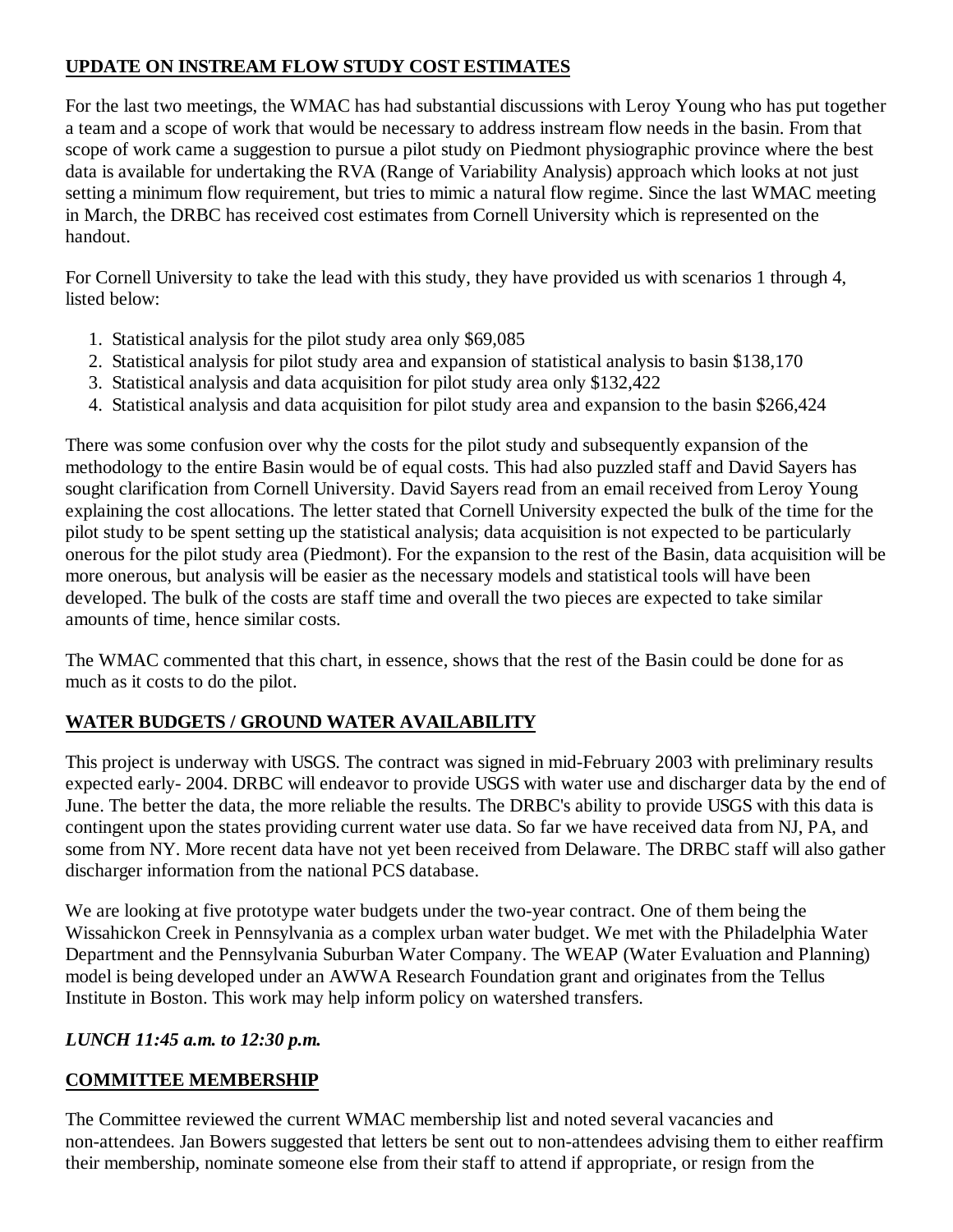committee opening the position for someone else. For known vacancies, the DRBC Executive Director can appoint someone from the appropriate sector. Suggested names were taken from committee members. Staff agreed to write the letters and contact potential new members.

# **BASIN PLAN ACTIVITY**

There was a Commissioner's Basin Plan Workshop on March 18, 2003. On April 15th, the draft Basin Plan was sent to the Commissioners and to the Watershed Advisory Council. The document is still in the process of being developed. Some cross-cutting issues have been identified. The document does not yet have any management strategies with it. Although these have been developed by several committees, it has not been determined how these will be incorporated in the plan document. Neither Ken Najjar nor Jessica Sanchez were available to further explain where the process stands. The WMAC noted that there is confusion as to which version of the Basin Plan they are working from.

Discussions continued from the previous WMAC meeting on the topic of inter-basin and inter-watershed transfers. After much debate the new agreed language stood as follows:

**Discourage and where necessary manage any expanded or future transfers into or out of the basin to minimize and mitigate environmental or other negative impacts, while giving consideration to feasible alternatives, the water needs of the sending basin and the efficient use in the receiving basin of available resources.**

**Manage future and expanded inter-watershed imports and exports among the Basin's watersheds to minimize and mitigate environmental or other negative impacts, while giving consideration to feasible alternatives, the water needs of the sending watershed and the efficient use in the receiving watershed of available resources.**

Some members of the committee expressed concern about one or two objectives (specifically drought coordination KRA 4) which appeared in the plan without discussion or input from the committee. Staff responded that it was not always possible to get the committees to sanction every change to the plan as they are working on it and responding to changes and suggested input on a daily basis. The WMAC suggested that the DRBC make the Commissioners aware that this is a working draft of the document that is being changed daily and not every change has been sanctioned by the committees.

## **MEETING ADJOURNED**

The meeting concluded at 2:30 p.m. The next meeting is scheduled for July 16, 2003.



Hydrologic Info | News Releases | Next DRBC Meeting | Other Meetings | Publications | Basin Facts | Contact Info | Your Comments Welcomed

Commission Member Links: Delaware | New Jersey | Pennsylvania | New York | United States |



*P.O. BOX 7360, West Trenton, NJ 08628-0360*